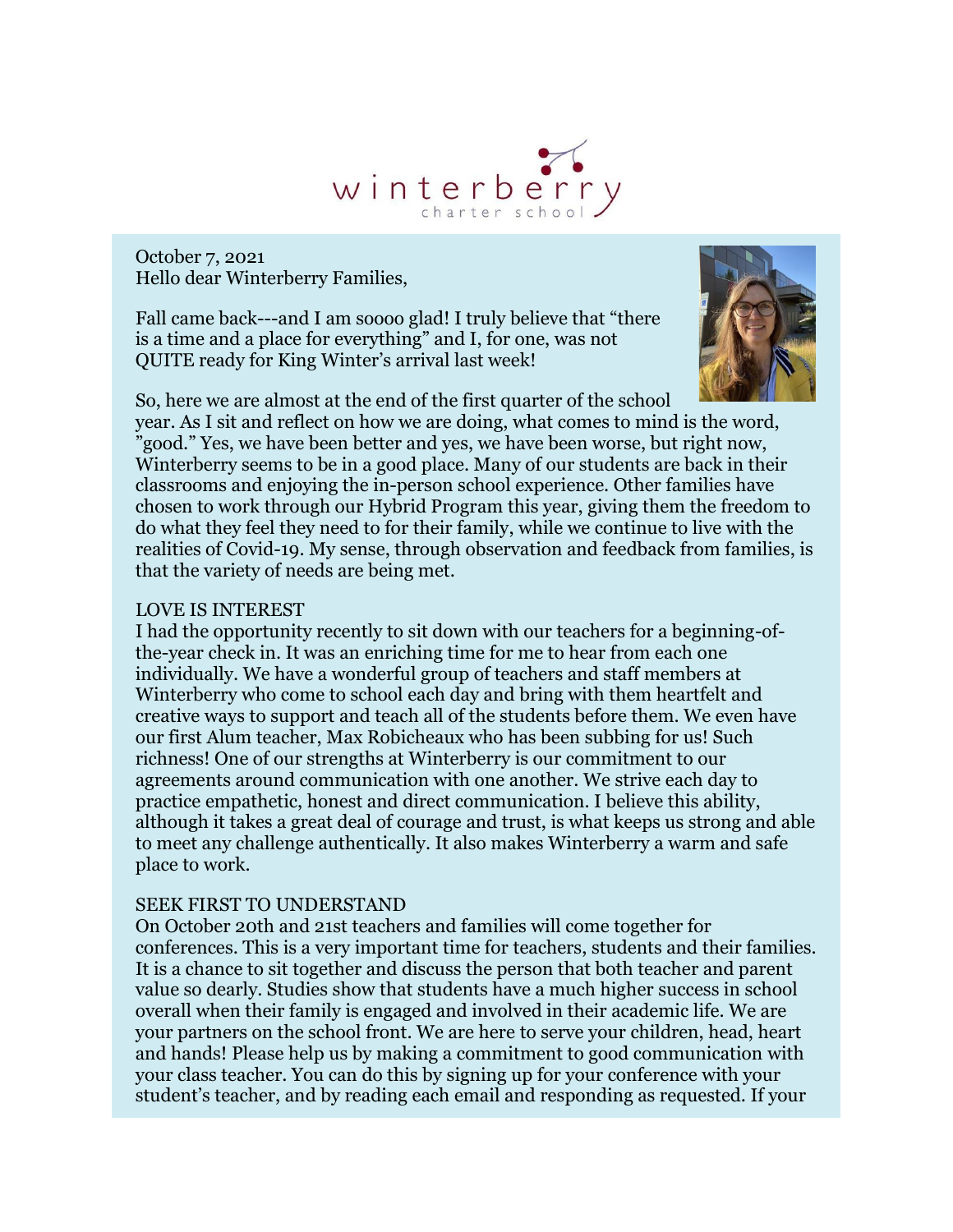student tells you of something (distressing or great!) that happened at school, please reach out to your class teacher, first, with a brief email request for a conversation or a phone call if it is urgent. If you cannot reach your teacher, then please feel free to reach out to our front desk, Ms. Colleen or to me. Communication is key to understanding and growing a strong and trusting relationship with one another.

### FORTIFY, FORTIFY, FORTIFY

We will be welcoming a new Eurythmy teacher for in the coming weeks, for a few weeks. For those who are saying, "What is Eurythmy???" A good description comes from Brightwater Waldorf school: "Eurythmy is an expressive movement art unique to Waldorf education that incorporates dance, music, and poetry. Students develop a repertoire of moves and rhythms as they move through the grades, with performances guided by live music or spoken texts (poems, plays, stories)….It engenders understanding of the lawfulness of geometry, a sense of timing and precision, love for the beauty of language and music, reverence, flexibility, and social awareness."

We will also welcome Curative Education practitioner, Robyn Brown in November who will work with our teachers and staff. There will be an offering for families to learn more about this via a Community Zoom meeting—date and time TBA. Below is a description that illustrates how I understand Curative Education through the lens of Waldorf education.

"At the heart of Waldorf education lies the understanding that every person is first of all his individuality, a treasure trove of vitality, creativity and intelligence. In other words, every human being is born with the innate capacity for inner transformation. The goal of Waldorf education is to develop a student's ability to access his inner resources in order to transform both himself and the world around him. To assist the teachers in this task, Rudolf Steiner described in depth how teaching directly affects the student's inner experience (thinking, feeling and willing), down to the physiological chemistry of the child. From this point of view, education can be seen as a healing art, something that is commonly overlooked in many educational philosophies. Rudolf Steiner provided teachers with wonderful tools to understand the far-reaching health effects that educational activities can produce. This is what constitutes Waldorf pedagogy and methodology, practiced in all Waldorf schools."

From https://www.littleschoolinfryeburg.com/what-is-curative-education

### PRACTICE MAKE PROGRESS

This Saturday Oct. 9 our Winterberry Charter Council (WCC) board will gather to collaborate and learn from professional trainers around the subject matter of onboarding and orientation, Open Meetings Act, roles and responsibilities, Principal evaluation, understanding contractual agreements with the District and State and running effective meetings.

Please reach out to me with any questions or concerns. Organizations improve through effective feedback. You and your children are important to me.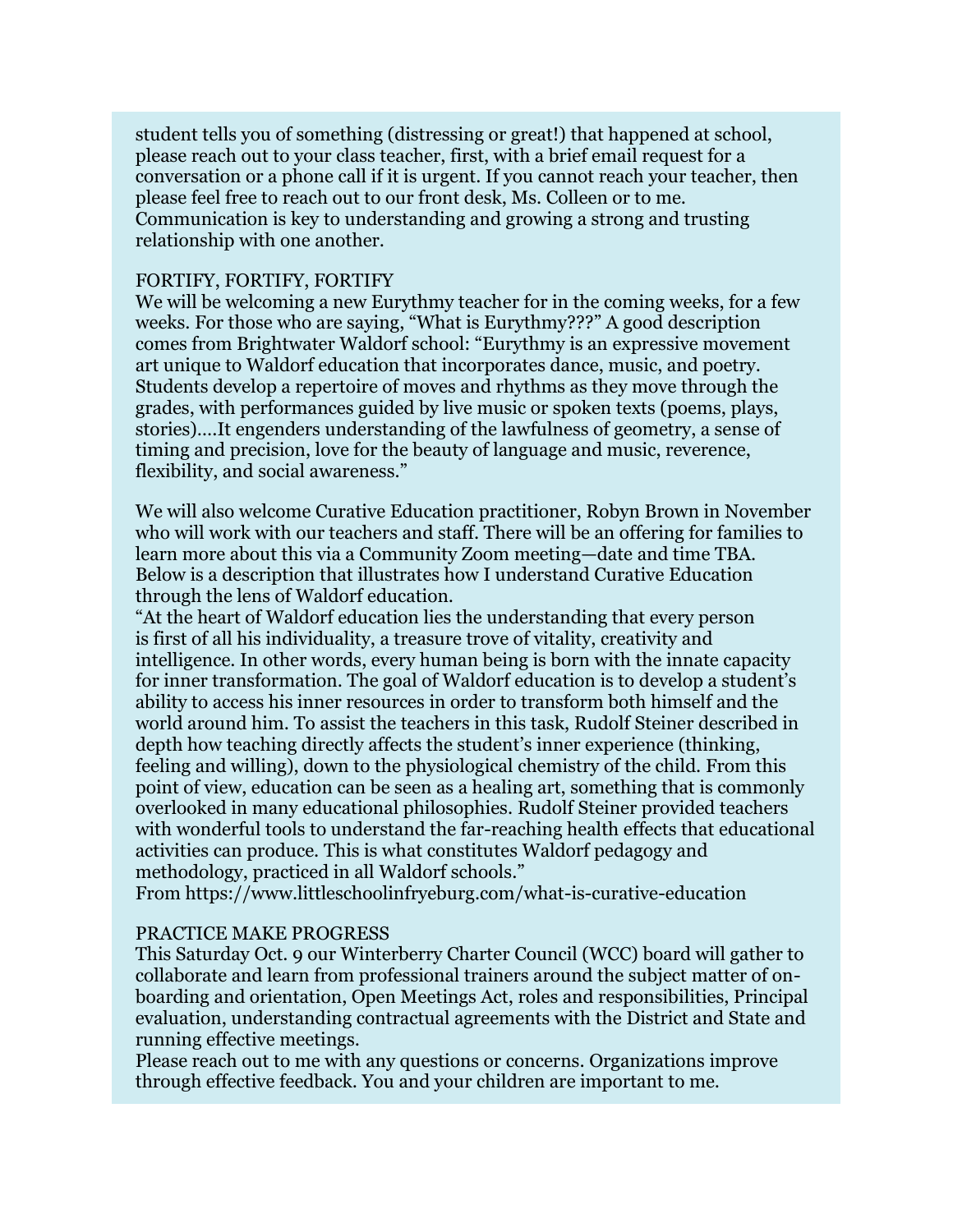Wishing well, Principal Pepe-Phelps Pepe\_julie@asdk12.org (907) 742-0139 office (907) 274-3898 cell

### *Featuring this week: Max Robicheaux*

You may know him from his debut in Winterberry's Tiger Talk. Maybe you recognize him as Ms. Robicheaux's (our former Handwork Teacher) son.

But did you know that Max Robicheaux graduated from Winterberry twelve years ago and has come full circle to be our *FIRST* graduate to come work at Winterberry?

We are thrilled to have Mr. Max here sharing his knowledge of Waldorf education as a teacher in the school where he was the student. It is a great compliment that he would choose to come back!



Good Day, Winterberry Families

[Junior Nordic Skiing](https://nam12.safelinks.protection.outlook.com/?url=https%3A%2F%2Fr20.rs6.net%2Ftn.jsp%3Ff%3D001-ror0pp8DE8IGDdmJjKrJw8MdbikM_mQ0v-x8auXINy1kBIdfLnm-VKdSXtLBXe_T3Tc7LgRuJULWyo3-aPWDx8JHl16gX8seapJUrT04wEbHtZ-1gWkCqu5hLi67KstGGWCJZtXj9OIv7328uD9y_uUmHhBuxUrlnOPp4Agtvxis2ub-7VOIBlnvaOy_NgMANdtW1g2t3YnW5QY8od3k3fdbib6UWGqkupZYcG4VDZITIyqTPda-G_u90WFuRq8jJx1w3ST3Gn95Ofu7_EjfJZhP9iQ9b2zQFC2BdvEryrIH5TCu9_OQFmVZEFk5cVQsE9dUIUo49kcwzzt2ia0Xn8av3jq8VQimL6CCBJH37gKaqSh01rXbL4Dwwc1-eyvK-jWQJ9wxb9P3UCp40a4_x-lR9vbkpeMTLobiLLKNdfR6ziZ3LOX2i22gKgZYRApucCUzUuO7lXqgLsW24q4T_7z-N3leTf74_A4iS_RjXcEwN3-srA_4AP5QCd6__AjRMnAYKufrX9gKhzD7alpjrZmfmXcQvshRAbfGqpJD-xgNqhIgq6l01EQSZH8BPwryiu8ZqBpHeH4GAaO9KBAT7OfUrply2VflkNFjz876DbmFXuKN8KqZGekbw8xdJJJ0C8FvJMiF1TXklH6bNH7cPvwSHElpPabqe8Cd7FWROADY_VlGD3wJRF2lJhQUCdH2HioOo8QSD8bpplom-TX6vCImb9-nMA9%26c%3DirT5VC6mjaGRYtmxhMQqqkm3QgCOMb13KbvOaFtpzJJBiuMMNDCkoQ%3D%3D%26ch%3DQYGBGdzf1Tt3yr1vifZ0LYLqlgGrw30DPzW9BwcPEjm53lL4TnlWRg%3D%3D&data=04%7C01%7Cgarrels_shana%40asdk12.org%7Cf15ad3c612b24bec09b808d989d9ca1d%7C036ce601e95a4e46a3bd6b742ed4bb35%7C0%7C0%7C637692390781953776%7CUnknown%7CTWFpbGZsb3d8eyJWIjoiMC4wLjAwMDAiLCJQIjoiV2luMzIiLCJBTiI6Ik1haWwiLCJXVCI6Mn0%3D%7C1000&sdata=BO6XXZ6Aic8VIKsnNHQrM2ssR%2Fpo2k8lyCsDHelrZZk%3D&reserved=0) is open to children ages 6-14.

Registration for this program opens tomorrow at 9am. There are two financial assistance opportunities available:

1. NSAA Junior Nordic Scholarship (application attached)

5 scholarships available



2. Every Kid Sports Pass (for those families who qualify for one of the federal assistance programs such as WIC and SNAP. Families would apply through that website and if approved, they would be mailed a pre-loaded cc to pay for registration. More information about that program is [here.](https://nam12.safelinks.protection.outlook.com/?url=https%3A%2F%2Fr20.rs6.net%2Ftn.jsp%3Ff%3D001-ror0pp8DE8IGDdmJjKrJw8MdbikM_mQ0v-x8auXINy1kBIdfLnm-VKdSXtLBXe_eA1D_82GTmUhiqmx-CvxHRlajZsXsHUKagVizcSRZesgIOkgA2x1AGZF62yIyzzmcrDm5QEB7xHaYjnP_DrxmiFZxYNVlCdK0qQIgz0hs1k162m-8aSLnxFxqcTgYewWU6n20Dnn_2qfrN7OYKKC5P0c8DiBM4IAjDq5bDtmfWnVIN-sl9j4e6K3axHPCIPEdSKnD-JNoTKFj_1ByD-t9okWhC1_WJUn7BZWpssBF-G4Hu0Bu6_OvZjDKKcMCD6e6-gnat4zCm5s3rp5Nz3lv_xdBVr1UQP26FSlK8wOQiXNExTNg0R3QkawsDtaWtVkKUgTmw_Hb1MeFru78gb6GIHkDcHNBLWV7DgKVLDWEfwC2lMRVWno34lvdDpfRDO7PFGhY4KDveQ13g43pTEv6j9PwnLedCNWlZmIcX8R3YMDG_VRsHtC-jWXAn1J-aopspfDR6cAjTZLPF97JWczH9nygUfReGvoLeNteqWWnH9KVwd4NRB2IPM9Tco8MmoJks4JGX3szdJkxpQb_y1ATYaKKlDMibCR9n9vZXvmj7KPu-hJ3TtBrnjWC4YVCx8qynOeryK8dKkUOxOCxmGC_4QIhpj3vMTd4h1TllK22ilj25hd4qiaL5NItPTT8rZSUM4Hfq6V4Q0%3D%26c%3DirT5VC6mjaGRYtmxhMQqqkm3QgCOMb13KbvOaFtpzJJBiuMMNDCkoQ%3D%3D%26ch%3DQYGBGdzf1Tt3yr1vifZ0LYLqlgGrw30DPzW9BwcPEjm53lL4TnlWRg%3D%3D&data=04%7C01%7Cgarrels_shana%40asdk12.org%7Cf15ad3c612b24bec09b808d989d9ca1d%7C036ce601e95a4e46a3bd6b742ed4bb35%7C0%7C0%7C637692390781963731%7CUnknown%7CTWFpbGZsb3d8eyJWIjoiMC4wLjAwMDAiLCJQIjoiV2luMzIiLCJBTiI6Ik1haWwiLCJXVCI6Mn0%3D%7C1000&sdata=mZnPmZQOyiZ0jMfKh3fK04UVVaxafQLC0qy8%2FzL3twI%3D&reserved=0)

10 Every Kid Sports spots available

For any questions please reach out to:

*Heather Liller* **Program Manager Nordic Skiing Association of Anchorage**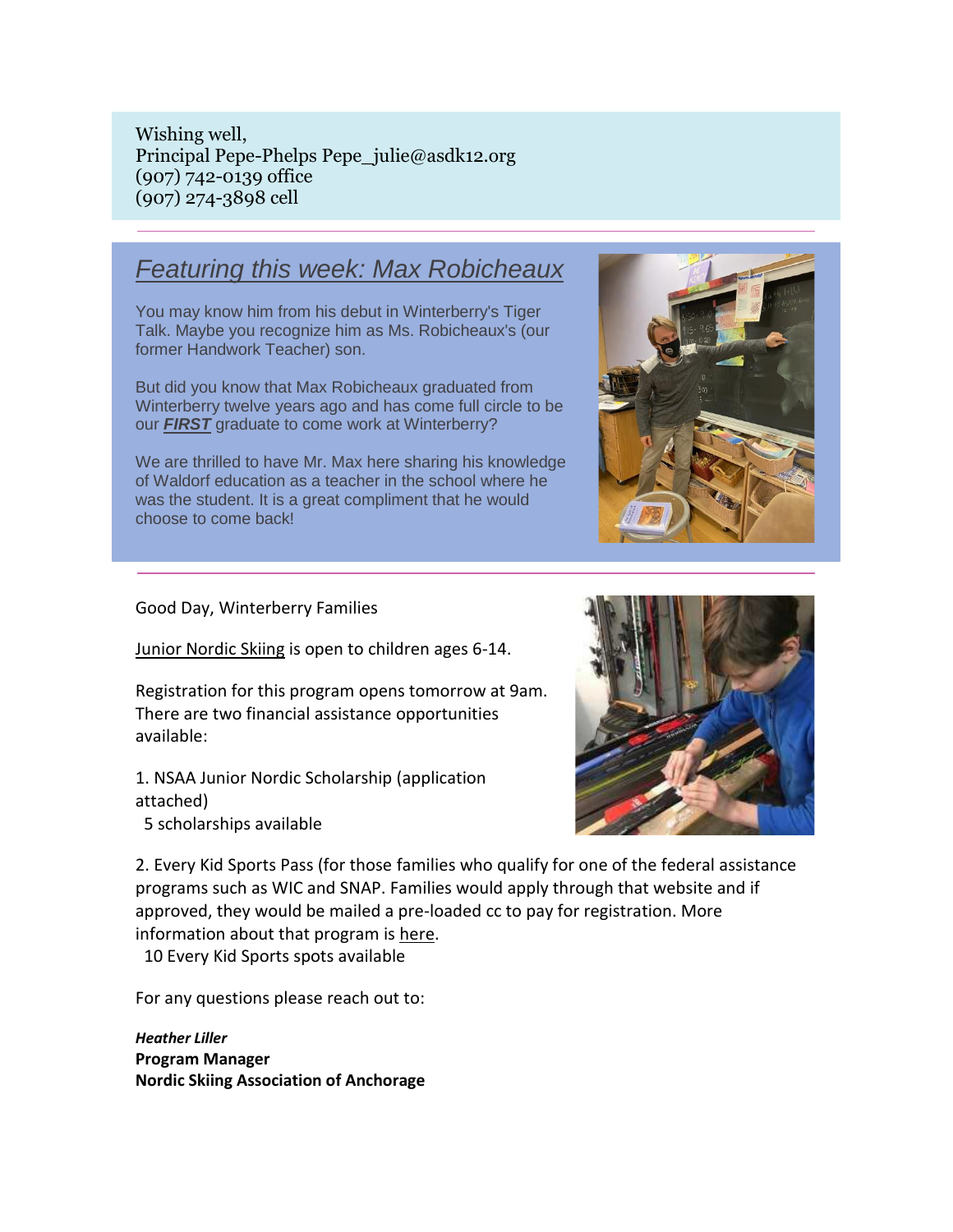**203 W 15th Ave, Suite 204 Anchorage, AK 99501 P: 907-992-0109** E: [program@anchoragenordicski.com](mailto:program@anchoragenordicski.com) [www.anchoragenordicski.com](https://nam12.safelinks.protection.outlook.com/?url=https%3A%2F%2Fr20.rs6.net%2Ftn.jsp%3Ff%3D001-ror0pp8DE8IGDdmJjKrJw8MdbikM_mQ0v-x8auXINy1kBIdfLnm-VKdSXtLBXe_6PC-Ndbmcj9uJheDJbvXCtZ3SIqqAC_1fsAuixy1_TnT_fuKqEnNXV7YxSqWy8s7BTk9juxMmYIGZuiQjkNz_XXSLGSHiNY4R1lq2cpglK9IQ0a7Z0A26yJo8r1PZqXnrmCFd18n409UiLBi_UunP38IbxbjSh14g7WvdCYsIhKO2eHhmdR5JbDSzTwlquC3tdzwLEAyz6Ubs1BwokDcmYsYPwM_XkrDq_ES8CqJlFc74hmEY4HXHouGUvbwTmqCkt5mk3e_RMvvbaTq8whFaeJYzCtyR6CKIGT66t6k6iQYFFYiqmo6iNaROWOC3olB5sRzesaAYrAzIobgEItZmdJiVffQa0AOoPgDWA5tyeWz0QHjjB3dQO2KYJhxPIzoXJ7xrFjHBFLaWqLVHxXjhK2Gfjf5MyM9L73_iueSNEpe544uQaprhm42Viy2zGJ_poMKNiTneIJuOjLiHwMEG3PpTfmgHSB3qmmhfSApfgKEuv2TbL9i9w0IvEGfP0ik7vOgqJUagmSMV1ucARlP0XWtxV1rHLcitlTM54O40ewQS5P4HgR4fIcYaPIyHxhLS830Qfpv4GqkGsRuEJPDFqiB3KEZgRb9BEVFGTGcvgEd_mibWThxoLfDPVXsnwDSOkvqKrfGO07DYPNYWO9YMg%3D%3D%26c%3DirT5VC6mjaGRYtmxhMQqqkm3QgCOMb13KbvOaFtpzJJBiuMMNDCkoQ%3D%3D%26ch%3DQYGBGdzf1Tt3yr1vifZ0LYLqlgGrw30DPzW9BwcPEjm53lL4TnlWRg%3D%3D&data=04%7C01%7Cgarrels_shana%40asdk12.org%7Cf15ad3c612b24bec09b808d989d9ca1d%7C036ce601e95a4e46a3bd6b742ed4bb35%7C0%7C0%7C637692390781963731%7CUnknown%7CTWFpbGZsb3d8eyJWIjoiMC4wLjAwMDAiLCJQIjoiV2luMzIiLCJBTiI6Ik1haWwiLCJXVCI6Mn0%3D%7C1000&sdata=rPFNAhH2KFWiY4vFnemZcq86fVabbNj%2FK7RSuYqot6Y%3D&reserved=0)

# Dates to Remember

Winterberry Charter Council will meet via zoom October 21st, 2021 6:00pm

**Time: 3rd Thursday of the month at 6pm** Topic: Winterberry Charter Council Time: 6pm Join Zoom Meeting [https://asdk12.zoom.us/j/519426010](https://nam12.safelinks.protection.outlook.com/?url=https%3A%2F%2Fr20.rs6.net%2Ftn.jsp%3Ff%3D001-ror0pp8DE8IGDdmJjKrJw8MdbikM_mQ0v-x8auXINy1kBIdfLnm-V7HX691tYEPasD_mGh1uabWA-_AklzOdUQWayw5lc5rFnTRWejgqF5iMPh38Gf2hW4TlcJRBJgDD4sOGJr2nmhMretaDz5hB6xHullanzpmt6e75sgBusyCe8k7d14n-Gl_u2yfVDAgpx7yVaNMVdbRkjIBWKezijAB6LOKZ4_lbmy0O1hMY7qI0iLl6CB9qJ6zVPsQfWIZrqmETXEAPo4QKdhAHbE_BbwFugCKnpJADb_PoMp4quiA2Fj6eYb18JG6O1dv1uPvehMDANQI6j6Oc8MthGgn5GP7EZwE9HlC_KHWJlf24RDo9-rU2eWJ29MPMJtkto2XTUNeawlk96v2ne3xJ7UQZSecgafBN8Y3Jye0VytSfZpGrCD66WesqihTWmlFQHBGFPE7hPIwf_Kv63ShaU2mH9Vu19-G0OKyMFFj3DLB9XZjsuy5SoofoFz8YrJQJS6g7xged1EziQNQpKiW6fl0xWiBJoVzw3hDdR22Php4Mc88iqs3SD-OeJT8WtpA6KjF2OQslhmk2Z5eS4aiNv51Gfd8C0LVqB5c453XgzZrn5YehF7uLt9EB6xTVnlNqdixZYoPfWTcdenVV9CGDUSTq-B-zechfU1EXzeROQL5QKxJF88dPReQKewmZNIZTYEJ_zGHGQdN2o0Y8CU2mboRUg%3D%3D%26c%3DirT5VC6mjaGRYtmxhMQqqkm3QgCOMb13KbvOaFtpzJJBiuMMNDCkoQ%3D%3D%26ch%3DQYGBGdzf1Tt3yr1vifZ0LYLqlgGrw30DPzW9BwcPEjm53lL4TnlWRg%3D%3D&data=04%7C01%7Cgarrels_shana%40asdk12.org%7Cf15ad3c612b24bec09b808d989d9ca1d%7C036ce601e95a4e46a3bd6b742ed4bb35%7C0%7C0%7C637692390781973684%7CUnknown%7CTWFpbGZsb3d8eyJWIjoiMC4wLjAwMDAiLCJQIjoiV2luMzIiLCJBTiI6Ik1haWwiLCJXVCI6Mn0%3D%7C1000&sdata=aSUUtYjFTjln7rB3rIQLP1b%2F1p5Rr%2FKPpLp9L4El%2BUk%3D&reserved=0)

> Winterberry Parent Guild will meet via zoom October 7th 6:00pm

**Time: 1st Thursday of the month at 6pm**

Topic: WPG Zoom Meeting

Join Zoom Meeting [https://asdk12.zoom.us/j/95290064733?pwd=ZEFyVXV1RCsyV1NP](https://nam12.safelinks.protection.outlook.com/?url=https%3A%2F%2Fr20.rs6.net%2Ftn.jsp%3Ff%3D001-ror0pp8DE8IGDdmJjKrJw8MdbikM_mQ0v-x8auXINy1kBIdfLnm-V7HX691tYEPGWgWh6ayXEHirg8_BOksMpOHoDRb1HaWHvP3ihIHFoQtEnLiX9MkXyj3ecUQjDK6L1sEdShsb3BONv4kAaPrN_ZBOFdZGkprRtY-ZdDaxFd1X-mqJjwCxjGOfNZI1he6W2tAYJLoiYj_AO9vag-d3xM34Pjd245DQm3RePpHRRAHsNCHG8_iKKTuTAXSAYpQ0CLoNFxbygh_Ywt9osuaxvTSgo3eVU2omZ4KoBak69IYjk3GMKm46yt7KVujc3yyNLdprJ9GrqPWdhgFwwCdUNZP9l4HB692bAOOi9dcai0GVjesZjkhfKKZ1WJJN-ROvkIoaiNRoiwEW2m0M1u9oREzPDLi6Tw6xdZlg7JlvnE8z6eYaSWs4sgvXzF9xriup1KpE1tM4n6K7_k6bKOAdf98ggCYhATZd-oP55nwZiiSct5h6thWEGO-uzNDWjOy354T0BultsCL2wZX6npdHvgy4xbX6qsz-wfxH_O-3aUlGLMknYK2GczpM_klx_XBqOp9z4F0GS2EizZxXdKGkLtCJMZfTKzuAoNNCuTqcxqBV4deSC7YJiZwF777Dv1tY8O_3LKn-aePCn2XpsHUvo68Nyt5gKyJdfVZ2tjcpFfvGxpL_A2Ji1EjJlb_BVHf9AJaOBIS1OaxrZ68sD-Xgast1tk_eKP2akREY-SDPEJouhLzUZkD7RpthU3A-BwF5u1BX2MASKVptib-sCeqPg%3D%3D%26c%3DirT5VC6mjaGRYtmxhMQqqkm3QgCOMb13KbvOaFtpzJJBiuMMNDCkoQ%3D%3D%26ch%3DQYGBGdzf1Tt3yr1vifZ0LYLqlgGrw30DPzW9BwcPEjm53lL4TnlWRg%3D%3D&data=04%7C01%7Cgarrels_shana%40asdk12.org%7Cf15ad3c612b24bec09b808d989d9ca1d%7C036ce601e95a4e46a3bd6b742ed4bb35%7C0%7C0%7C637692390781973684%7CUnknown%7CTWFpbGZsb3d8eyJWIjoiMC4wLjAwMDAiLCJQIjoiV2luMzIiLCJBTiI6Ik1haWwiLCJXVCI6Mn0%3D%7C1000&sdata=MZy4jygJzCbtODXTmSC4ZOKzDGCSqrOwGSi9teKpjLc%3D&reserved=0) [K3lHVnlEeTdYZz09](https://nam12.safelinks.protection.outlook.com/?url=https%3A%2F%2Fr20.rs6.net%2Ftn.jsp%3Ff%3D001-ror0pp8DE8IGDdmJjKrJw8MdbikM_mQ0v-x8auXINy1kBIdfLnm-V7HX691tYEPGWgWh6ayXEHirg8_BOksMpOHoDRb1HaWHvP3ihIHFoQtEnLiX9MkXyj3ecUQjDK6L1sEdShsb3BONv4kAaPrN_ZBOFdZGkprRtY-ZdDaxFd1X-mqJjwCxjGOfNZI1he6W2tAYJLoiYj_AO9vag-d3xM34Pjd245DQm3RePpHRRAHsNCHG8_iKKTuTAXSAYpQ0CLoNFxbygh_Ywt9osuaxvTSgo3eVU2omZ4KoBak69IYjk3GMKm46yt7KVujc3yyNLdprJ9GrqPWdhgFwwCdUNZP9l4HB692bAOOi9dcai0GVjesZjkhfKKZ1WJJN-ROvkIoaiNRoiwEW2m0M1u9oREzPDLi6Tw6xdZlg7JlvnE8z6eYaSWs4sgvXzF9xriup1KpE1tM4n6K7_k6bKOAdf98ggCYhATZd-oP55nwZiiSct5h6thWEGO-uzNDWjOy354T0BultsCL2wZX6npdHvgy4xbX6qsz-wfxH_O-3aUlGLMknYK2GczpM_klx_XBqOp9z4F0GS2EizZxXdKGkLtCJMZfTKzuAoNNCuTqcxqBV4deSC7YJiZwF777Dv1tY8O_3LKn-aePCn2XpsHUvo68Nyt5gKyJdfVZ2tjcpFfvGxpL_A2Ji1EjJlb_BVHf9AJaOBIS1OaxrZ68sD-Xgast1tk_eKP2akREY-SDPEJouhLzUZkD7RpthU3A-BwF5u1BX2MASKVptib-sCeqPg%3D%3D%26c%3DirT5VC6mjaGRYtmxhMQqqkm3QgCOMb13KbvOaFtpzJJBiuMMNDCkoQ%3D%3D%26ch%3DQYGBGdzf1Tt3yr1vifZ0LYLqlgGrw30DPzW9BwcPEjm53lL4TnlWRg%3D%3D&data=04%7C01%7Cgarrels_shana%40asdk12.org%7Cf15ad3c612b24bec09b808d989d9ca1d%7C036ce601e95a4e46a3bd6b742ed4bb35%7C0%7C0%7C637692390781973684%7CUnknown%7CTWFpbGZsb3d8eyJWIjoiMC4wLjAwMDAiLCJQIjoiV2luMzIiLCJBTiI6Ik1haWwiLCJXVCI6Mn0%3D%7C1000&sdata=MZy4jygJzCbtODXTmSC4ZOKzDGCSqrOwGSi9teKpjLc%3D&reserved=0)

Meeting ID: 952 9006 4733 Passcode: WPG

**Inservice Day NO SCHOOL for kids** October 15th

**Parent/Tea cher Conference s NO SCHOOL for kids** October 20- 21

**Inservice Day NO SCHOOL for kids** October 22th

**Gear Swap** October 4th-15th Lobby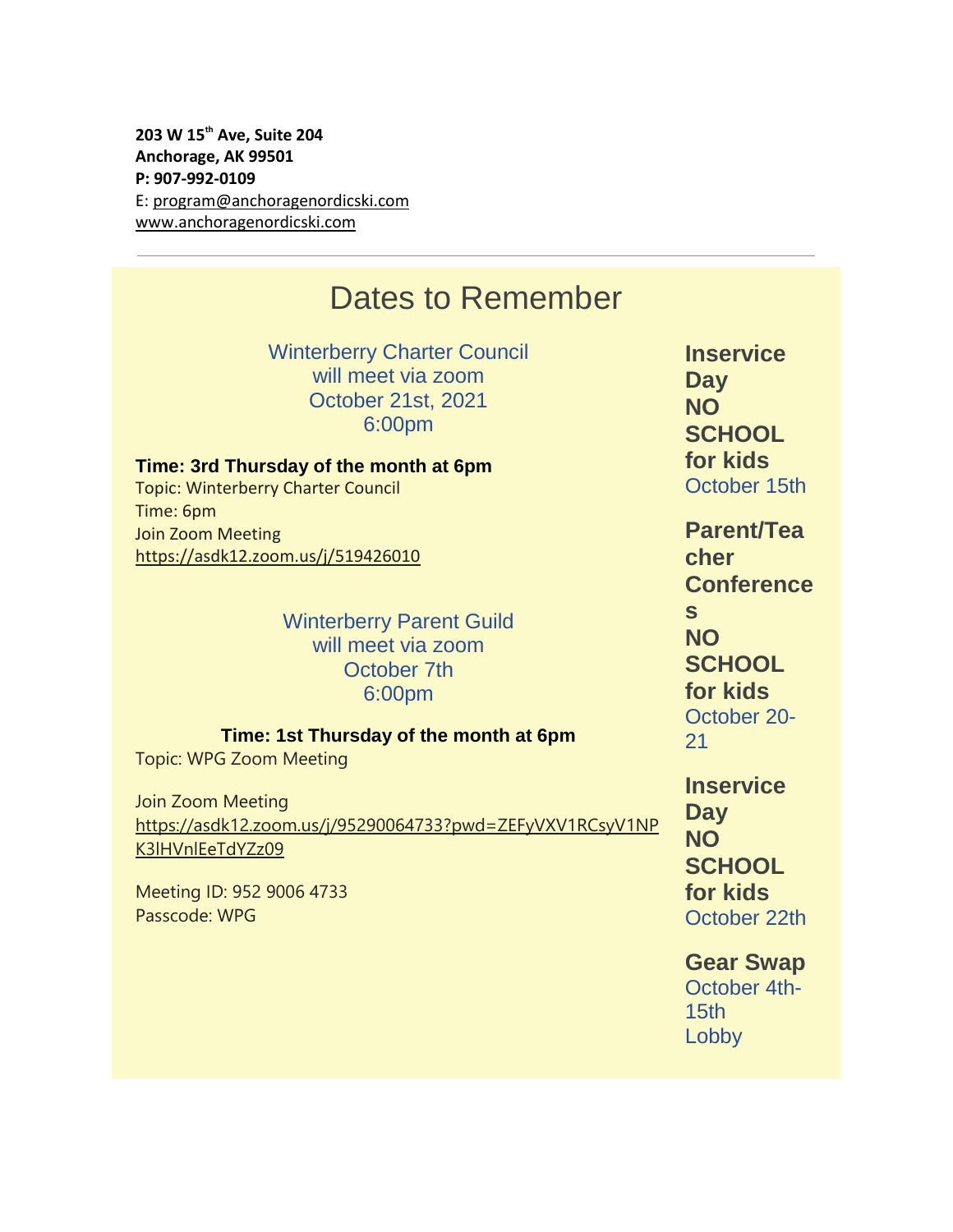**Costume Swap** October 18th-21st Lobby

[Donate to GARDEN](https://nam12.safelinks.protection.outlook.com/?url=https%3A%2F%2Fr20.rs6.net%2Ftn.jsp%3Ff%3D001-ror0pp8DE8IGDdmJjKrJw8MdbikM_mQ0v-x8auXINy1kBIdfLnm-Q5_OjwwT_Sh9cGKVSpM_qoOefq0z88XCHDKEOqUKIPtIGpD5Jj6cPsLhBa1kY0T12gotywB0sxl0oA-HSV4YJ0qWsm7WCeMOq06T-ambUxSjyuJ88BfbXOJ1l2urP6bWrXCJvjqiwjOMKR_7MuFmHtl8KLvecKgSKXHui-S3Ohp%26c%3DirT5VC6mjaGRYtmxhMQqqkm3QgCOMb13KbvOaFtpzJJBiuMMNDCkoQ%3D%3D%26ch%3DQYGBGdzf1Tt3yr1vifZ0LYLqlgGrw30DPzW9BwcPEjm53lL4TnlWRg%3D%3D&data=04%7C01%7Cgarrels_shana%40asdk12.org%7Cf15ad3c612b24bec09b808d989d9ca1d%7C036ce601e95a4e46a3bd6b742ed4bb35%7C0%7C0%7C637692390781983643%7CUnknown%7CTWFpbGZsb3d8eyJWIjoiMC4wLjAwMDAiLCJQIjoiV2luMzIiLCJBTiI6Ik1haWwiLCJXVCI6Mn0%3D%7C1000&sdata=BJA%2BfwXGxkeqdHz1tzUwfM0hO5taHao1pkWRnhEgklk%3D&reserved=0)

*Gear Swap is happening through to October 14th.*

Bring in gear you are not using and take any gear that works for your family. Gear Swap October 4th-October 14th. New items come and go daily! Reuse, Reduce, Recycle

Volunteering at Winterberry

Winterberry asks for 20 hours of volunteering per student per year. Families can log their hours at the front desk or with the link below. Thank you to Trevor Snyder, Dad in Grade 6 for your volunteering and setting us up for success year after year with our link. If you have any questions, please call Colleen 742-0139

[Log your Volunteer hours](https://nam12.safelinks.protection.outlook.com/?url=https%3A%2F%2Fr20.rs6.net%2Ftn.jsp%3Ff%3D001-ror0pp8DE8IGDdmJjKrJw8MdbikM_mQ0v-x8auXINy1kBIdfLnm-Y-hPZJHSRgMuN1N5PZzior_1zVNLqJJzVqsrX-dKf8_McHI7nCXEhBHe0wwuzDzQY9aZlLeGR5sX1EF7_-hvgTA3C24ZvQ1uJrL2ILmv52kK1HyH9cr6BgrUuTi2eIBdfYp0_4FiE3h4V_xlXMAZfS1HjUjbqmArPXniO755aMEtNYleibzeUhrR-vRDjypnBVqebdtqn_O9uN7wDP-RaCVd2TWAiQaMg%3D%3D%26c%3DirT5VC6mjaGRYtmxhMQqqkm3QgCOMb13KbvOaFtpzJJBiuMMNDCkoQ%3D%3D%26ch%3DQYGBGdzf1Tt3yr1vifZ0LYLqlgGrw30DPzW9BwcPEjm53lL4TnlWRg%3D%3D&data=04%7C01%7Cgarrels_shana%40asdk12.org%7Cf15ad3c612b24bec09b808d989d9ca1d%7C036ce601e95a4e46a3bd6b742ed4bb35%7C0%7C0%7C637692390781983643%7CUnknown%7CTWFpbGZsb3d8eyJWIjoiMC4wLjAwMDAiLCJQIjoiV2luMzIiLCJBTiI6Ik1haWwiLCJXVCI6Mn0%3D%7C1000&sdata=SZ10OZy0W1Wdh9k%2FCNrnC4rHf410wNC%2FaxAv9s9EiwU%3D&reserved=0)

**The Virtue of Courage**

**Courage is bravery in the face of fear. You do the right thing even when it is hard or scary. When you are courageous, you don't give up. Your try new things. You admit mistakes. Courage is the strength in your heart.**

**You are practicing Courage when you:**

- **Stay strong even when you are afraid**
- **Are willing to try new things**
- **Admit mistakes and learn from them**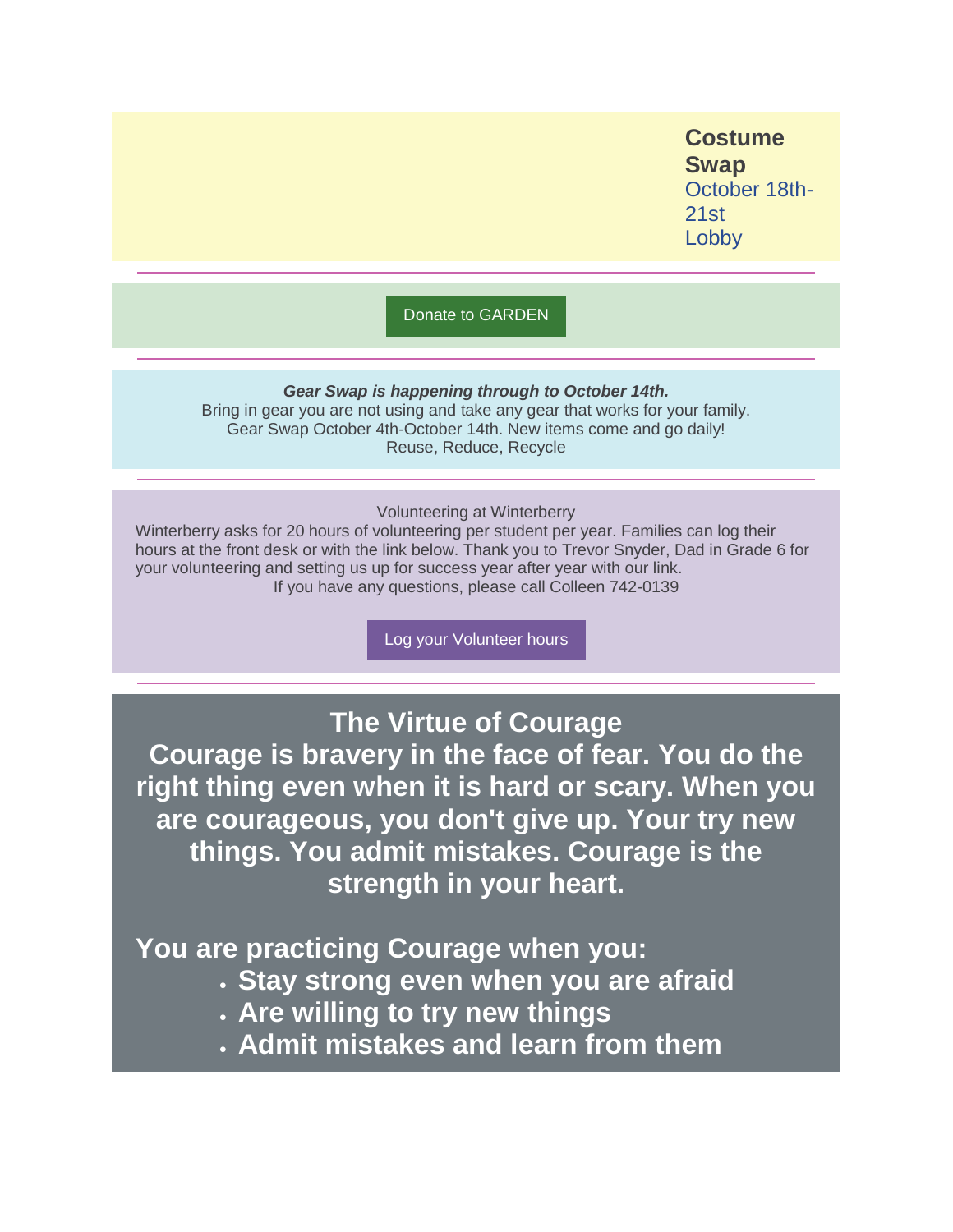- **Make amends when you do something wrong**
- **Do What is right for you even when it is hard**
- **Ask for help when you need it**

## **Affirmation**

**I have courage. I listen to my heart. I face my fears and am willing to try new things. I have the courage to do the right thing.**



G8 Anatomy Studies



G6 Watercolor Volcanoes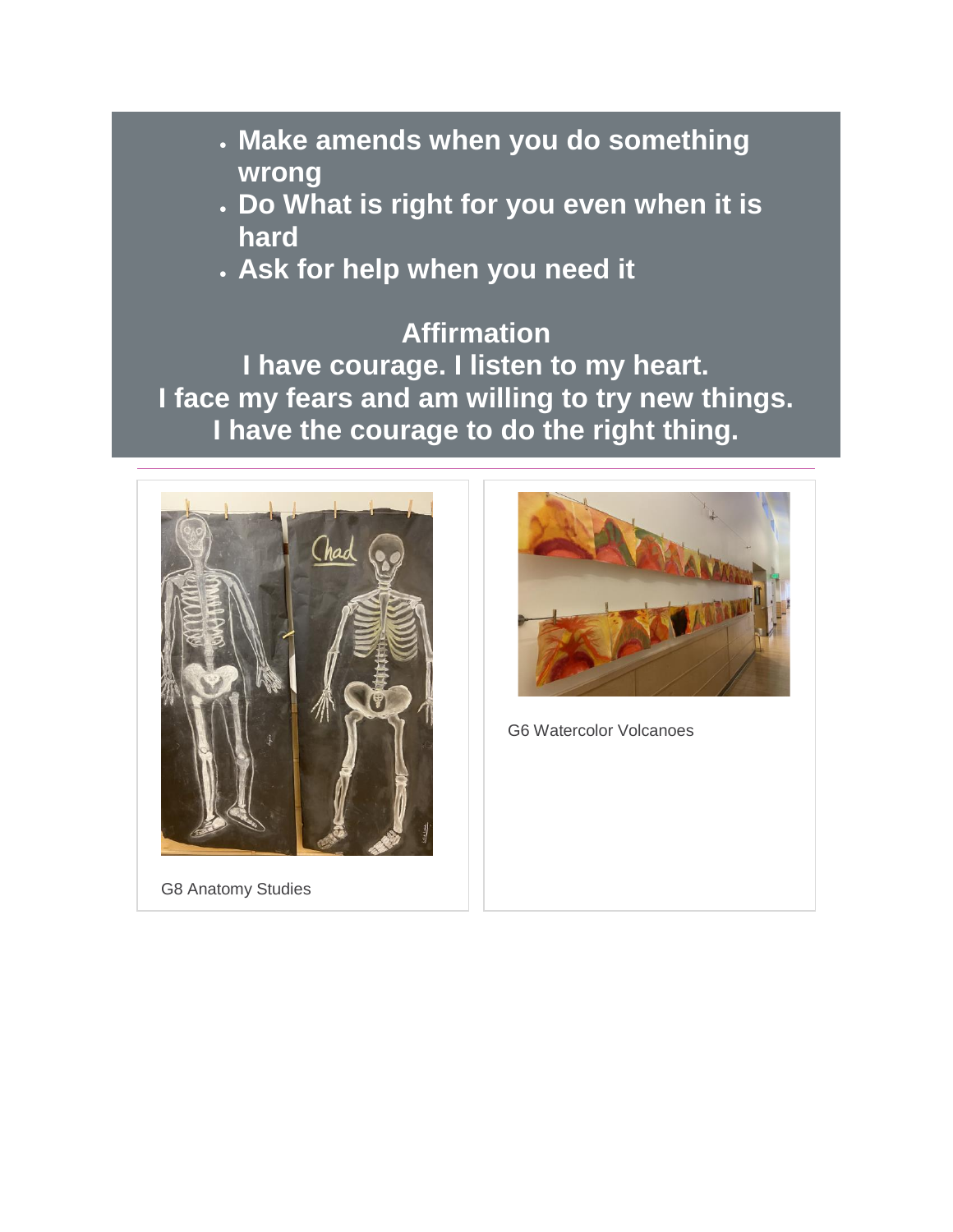



Fall on the playground



Hybrid Chalkboard Drawing **G7 Geography Studies** 



Movement